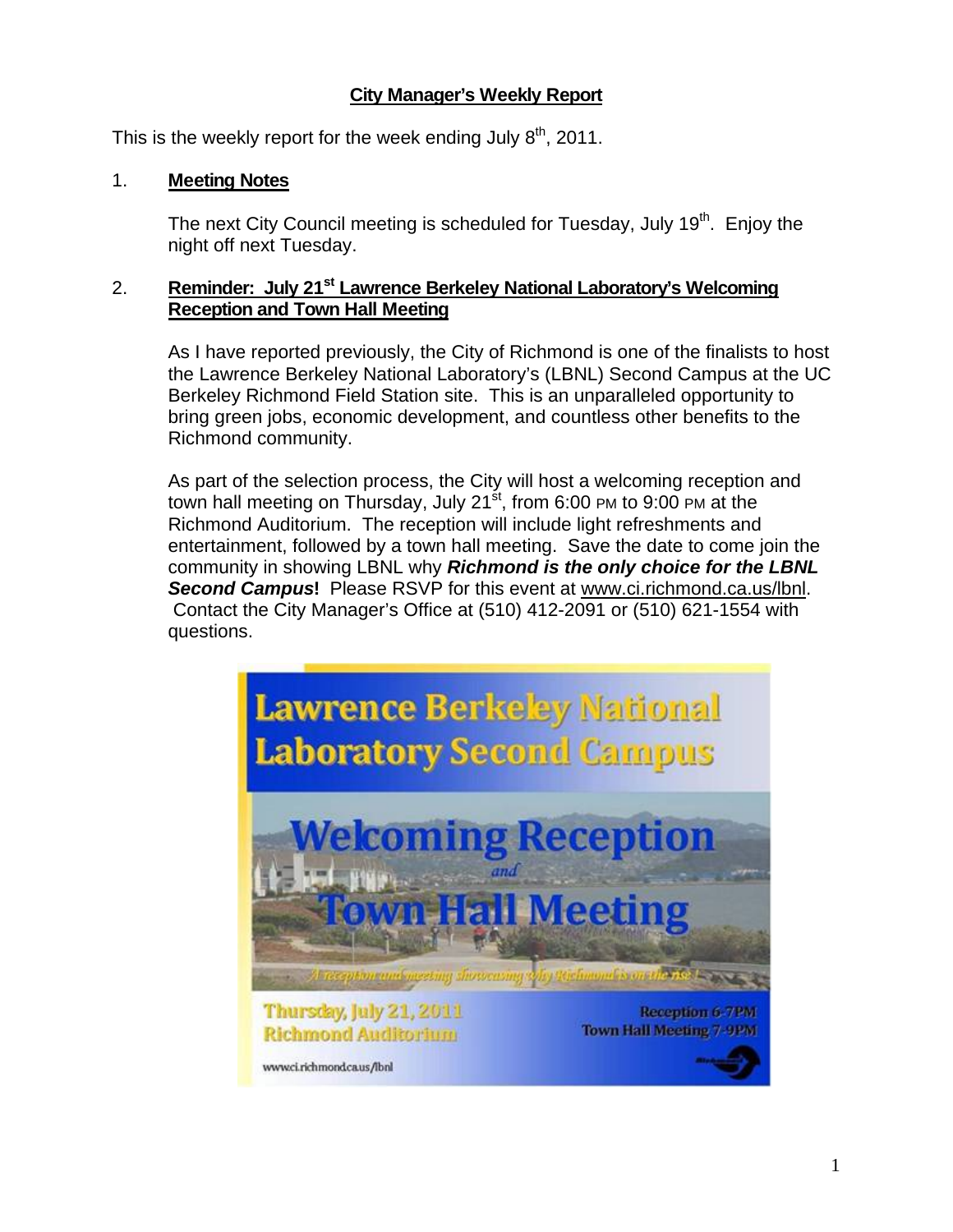### 3. **Appointment of New Library & Cultural Services Director**

I am pleased to announce that I have selected Katy Curl as the new Library & Community Services Director beginning on Monday, August 15<sup>th</sup>. Ms. Curl fills the position vacated by Monique Le Conge, who resigned last September. Ms. Curl comes to the City of Richmond with approximately 18 years of library experience, including 13 years as a professional librarian and five years as a library director. Most recently, she served as the City Library Director for the Folsom Public Library, and has previous library management experience with the Sacramento Public Library. Ms. Curl has a Master of Library Science Degree and a Bachelor of Arts Degree in Elementary Education.

Ms. Curl's goal will be to ensure that the Richmond library is an integral part of all community initiatives, projects and events. During her interview, she stressed the importance of library service in providing a healthy community. Her top focus will be on providing superior customer service and aligning services with community priorities. She is described as a strong team player by those with whom she has worked, and has demonstrated the ability and creativity to work effectively in an environment of limited resources. Of particular note, while working with the City of Folsom during a time of severe city cutbacks, Katy was able to successfully expand library services by opening a new branch in partnership with the local high school.

Ms. Curl's appointment follows a nationwide search that attracted many qualified applicants from across the country. Her demonstrated commitment to customer service and her experience building relationships between the library and diverse community interests will make her a valuable addition to the City of Richmond. I look forward to working with her to make the library a better and stronger asset for our community.

#### 4. **Employment & Training Department Receives \$500,000 for Youth Career Technical Education**

The Employment & Training Department's YouthWORKS program, in partnership with the Workforce Development Board of Contra Costa County, has received a grant in the amount of \$500,000 from the California Employment Development Department to develop a youth career technical education program in West Contra Costa County. Only six grant awards were made statewide.

The project, West Contra Costa Youth Career Technical Education Partnership (WCC-YCTE), will serve 100 at-risk youth, ages 16 to 24, addressing the significant need for education, training and employment opportunities for youth and young adults in West Contra Costa County. Participants will engage in a tightly integrated program that includes assessment, education, training in a range of industry sectors (construction, health care, hospitality, and transportation), paid work experience, and placement in unsubsidized employment. Contra Costa College CTE Counselors will provide guidance on career options and training opportunities. Industry employers will also play a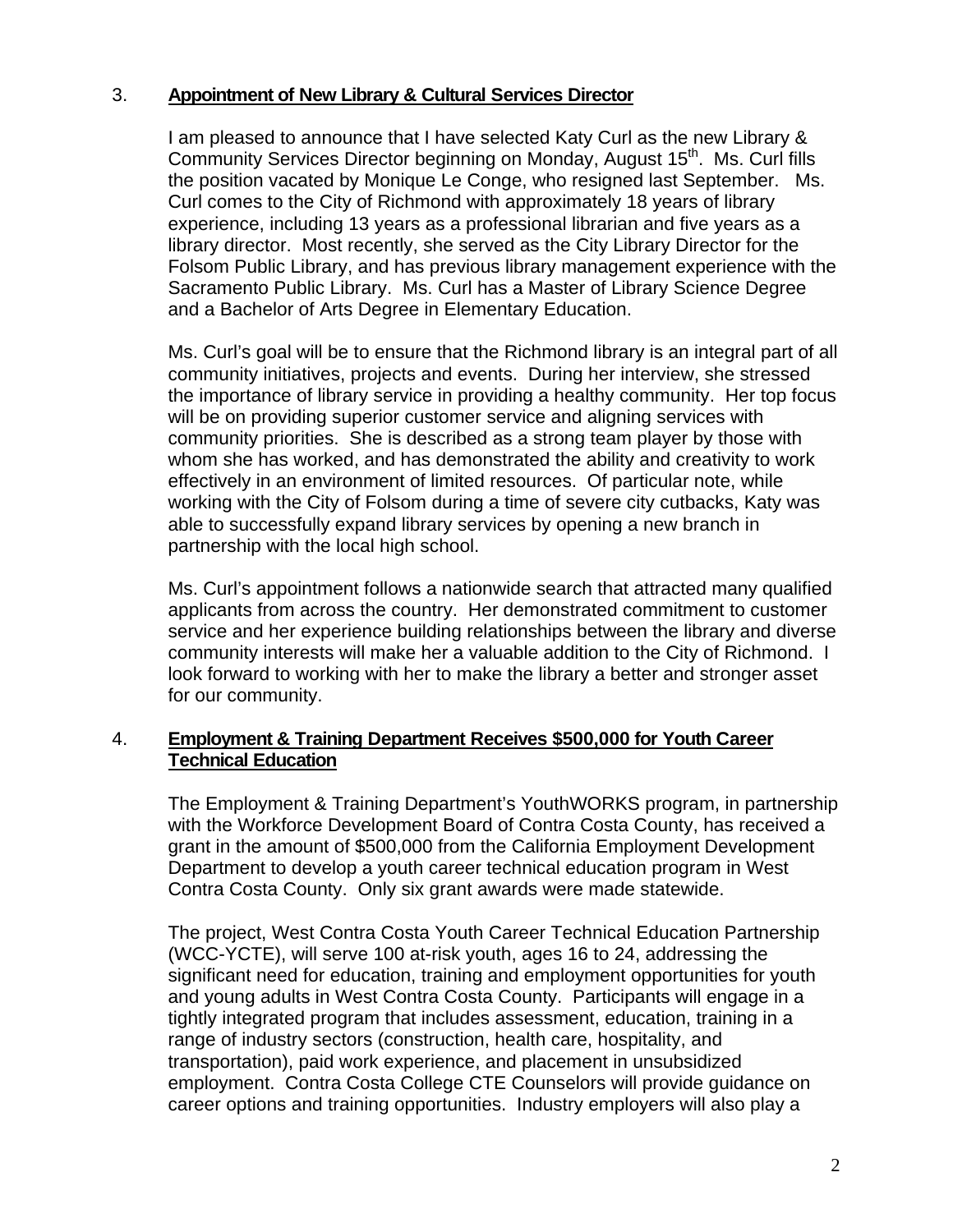central role, by providing a setting in which WCC-YCTE participants can learn the skills needed for success.

In announcing the award, Pam Harris, Chief Deputy Director of the EDD stated, "Youth unemployment is an escalating problem in California and many young adults lack the skills to compete in today's competitive labor market. By connecting the workplace with the classroom, CTE provides work experience and pre-apprenticeships to give these young adults more marketable skills to secure their futures."

#### 5. **Engineering Services Department Updates**

The 2011/2012 Miscellaneous Concrete Repairs project that was recently awarded by the City Council is in progress. The contractor has been working at various locations throughout the city.

A road closure is scheduled to take place at Richmond Parkway between Ohio Avenue and Macdonald Avenue from Sunday, July  $10<sup>th</sup>$ , at 9:00 AM to Friday, July 15<sup>th</sup> at 5:00 PM. BNSF Railroad Company, with the help of a contractor they have hired, will raise the train tracks for maintenance and repair work. Public notification was provided and advance warning signs were placed at key locations earlier this week.

#### 6. **Wastewater Update**

The City's Wastewater Division awarded 142 sewer lateral replacement grants in FY 2010-2011, which represented a grant award for every single qualifying applicant last year. They are encouraging property owners to continue to submit applications for sewer lateral grants throughout the coming fiscal year, as they will be accepted and awarded as long as funding is available. We consider this to be a very effective way to reduce the occurrence of sanitary sewer overflows and stormwater infiltration into the wastewater system. More information about the City's sewer lateral grant program can be found on the City's web site at:

http://www.ci.richmond.ca.us/index.aspx?NID=2130.

#### 7. **Richmond Public Library Presents**

#### Nancy Cassidy Interactive Children's Music and Fun:

Monday, August 1<sup>st</sup>, at 10:30 AM, Bayview, 5100 Hartnett Avenue

Tuesday, August 2<sup>nd</sup>, at 9:30 AM, West Side, 135 Washington Avenue, Pt. Richmond

Tuesday, August 2<sup>nd</sup>, at 3:00 PM, Main Library, 325 Civic Center Plaza

#### Puppet Show by Fratello Marionettes: Carnival of the Animals: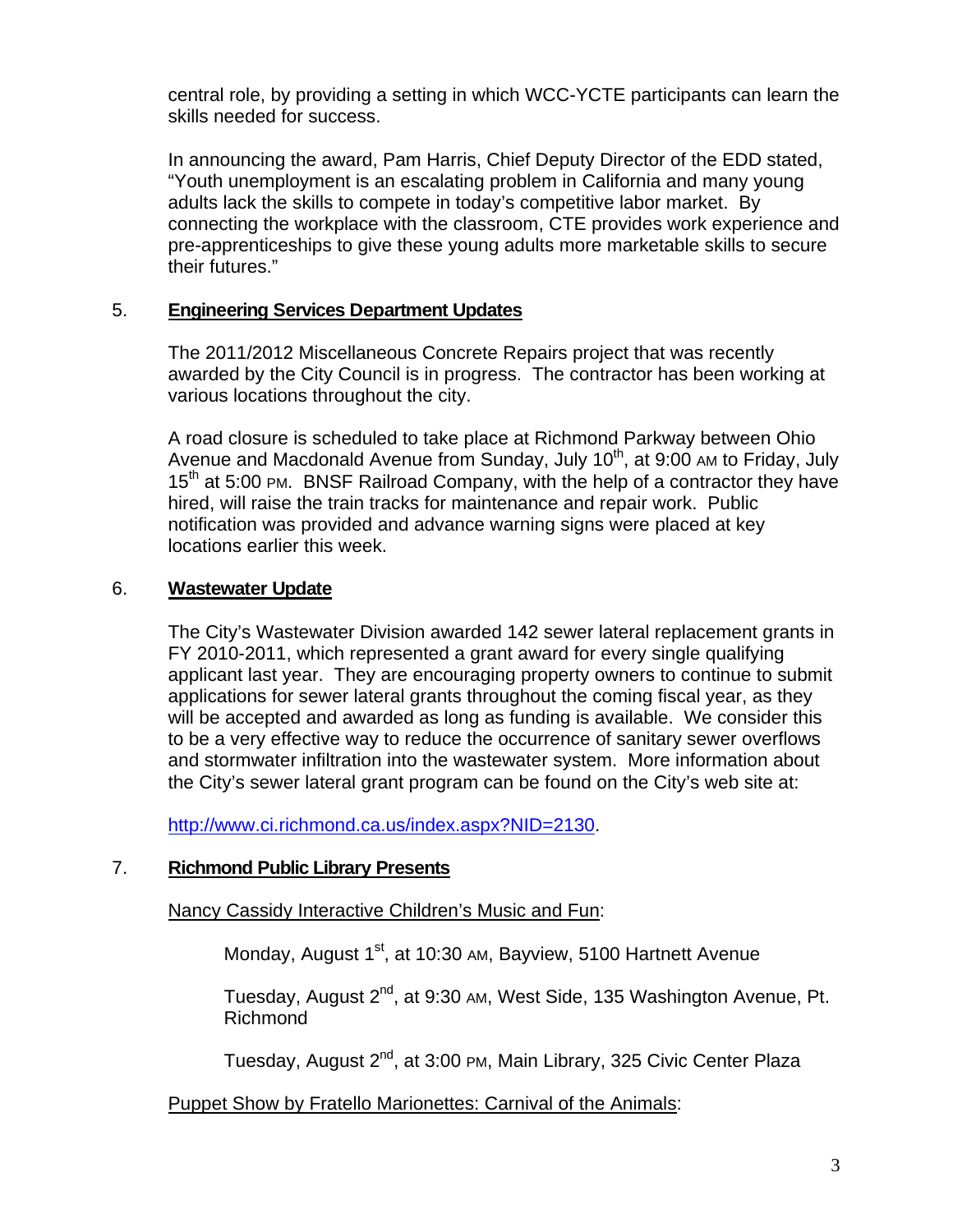Thursday, August 4<sup>th</sup>, at 3:00 PM, Main Library, 325 Civic Center Plaza

### Children's Program Traditional & Contemporary Music and Dance by Crosspulse Duo:

Monday, August 8<sup>th</sup>, at 10:30 AM, Bayview, 5100 Hartnett Avenue

Monday, August  $8<sup>th</sup>$ , at 1:00 PM, West Side, 135 Washington Avenue

# Dance Party for Children of All Ages:

Thursday, August 11<sup>th</sup>, at 3:00 PM, Main Library, 325 Civic Center Plaza

All of these events are free, thanks to the sponsorship of the Friends of the Richmond Public Library, suitable for the entire family and require no advance registration. More information can be obtained by calling (510) 620-6557, or by dropping by the Main Library Children's Room at 325 Civic Center Plaza.

# Vamos A Leer – Bilingual Reading Program Cuentos en Español:

Saturday, August 27<sup>th</sup>, at 1:00 PM, Main Library, 325 Civic Center Plaza

Univision Radio San Francisco will present "Vamos A Leer," a bilingual program which targets children K-5 and encourages parents to participate in their child's education by reading with them. "Vamos A Leer" features a bilingual reading session with a radio station personality. This event is also free, suitable for the entire family and requires no advance registration. More information can be obtained by calling (510) 620-6557, or by dropping by the Main Library Children's Room at 325 Civic Center Plaza.

### In addition to these special events above, we offer regular story times the entire year as follows:

Mondays at 10:30 AM (pre-K) at Bayview, 5100 Hartnett Avenue

Tuesdays at 9:30 AM (pre-K) at West Side, 135 Washington Avenue

Wednesdays at 10:30 AM (pre-K) at Main Library, 325 Civic Center Plaza

Thursdays at 3:00 PM (ages 5 and up) at West Side, 135 Washington Avenue

Saturdays at 11:00 AM for children of all ages at Main Library, 325 Civic Center Plaza

# 8. **Recreation Workshop for Seniors: "Maintain Your Brain"**

In conjunction with Shields Nursing Centers and the Alzheimer's Association, the Recreation Department is hosting a free workshop for seniors, "Maintain your